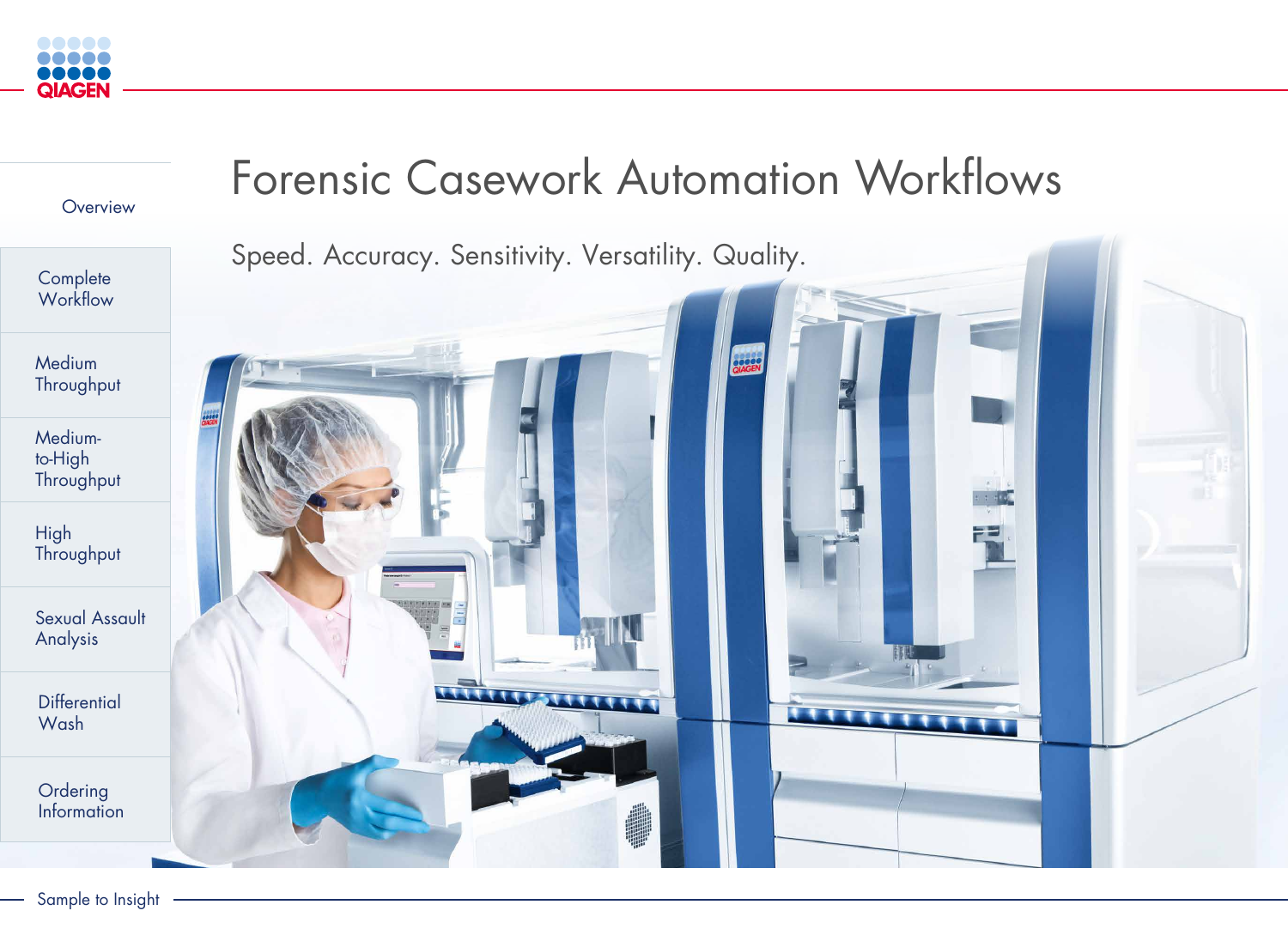

<span id="page-1-0"></span>

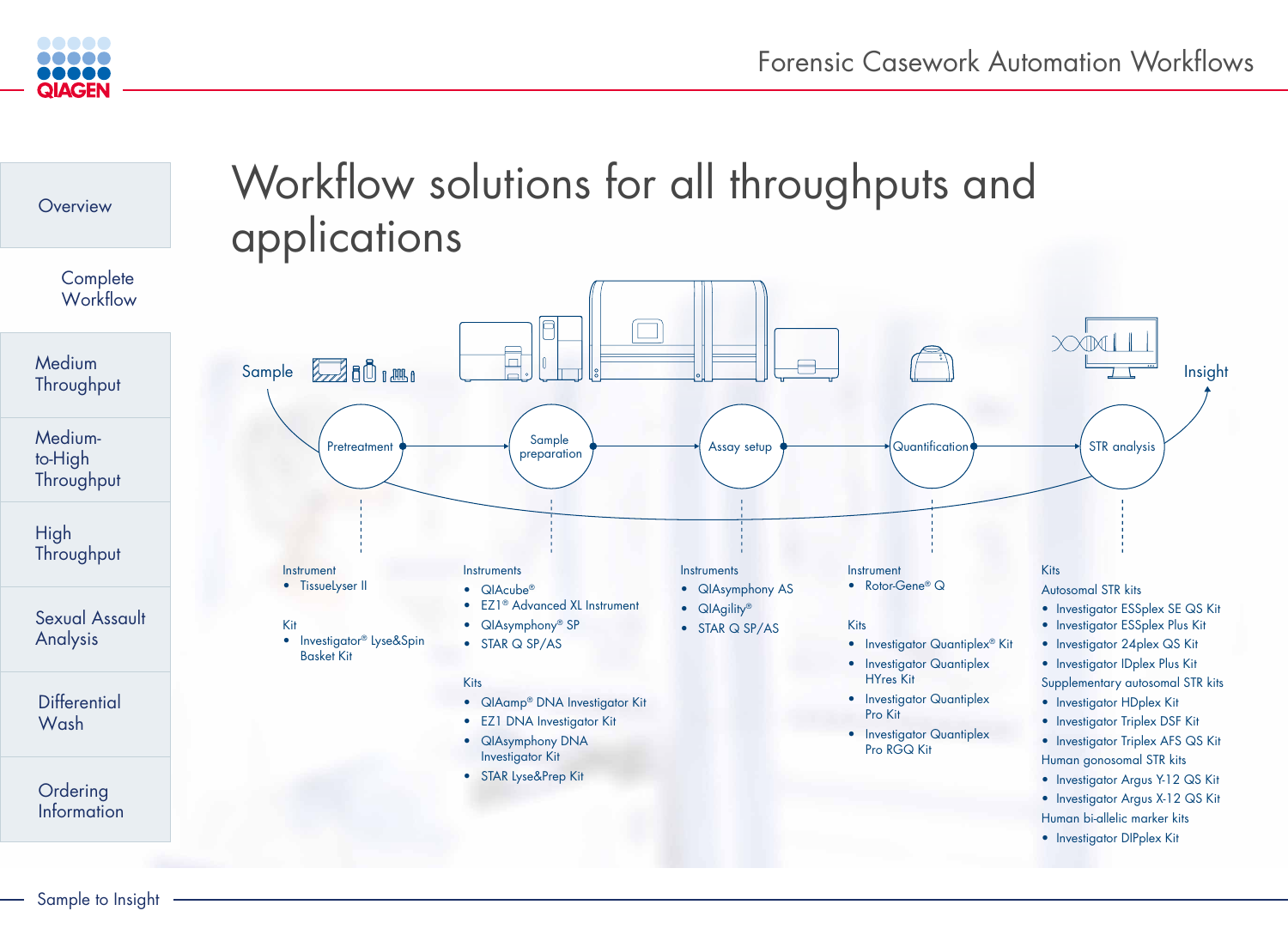• EZ1 protocols for challenging samples, e.g., bone and teeth

• Combine with higher throughput automation for a dedicated sample workflow:

<span id="page-2-0"></span>



**Automated** 



- 
- bones, telogen hair, urgent cases
- -
	-

EZ1 Advanced XL QIAgility for quant setup, normalization and PCR setup

• QIAgility protocols for quantification setup on the Rotor-Gene Q and AB7500

• Set up standard dilution, quant standards and NTCs in duplicate

• Direct data export from the QIAgility to downstream quant and CE instruments





QIAgility for CE setup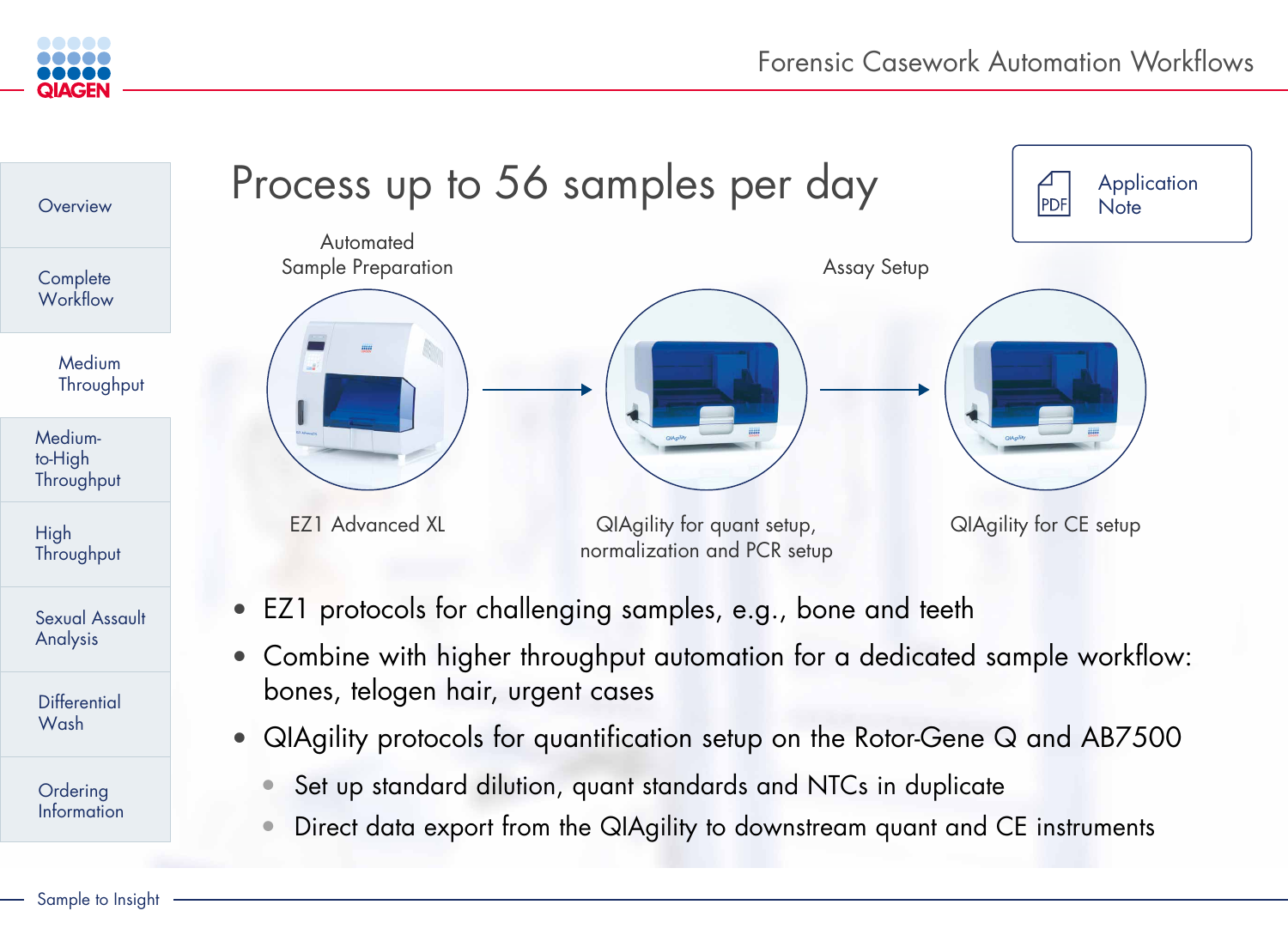High **[Throughput](#page-4-0)** 

<span id="page-3-0"></span>



**Complete Workflow** 

**Medium [Throughput](#page-2-0)** 

**Differential** Wash

**Ordering** [Information](#page-7-0)

Mediumto-High **Throughput** 

[Sexual Assault](#page-5-0)  Analysis



- to PCR setup
- 
- Continuous sample loading during the run
- Run consists of 4 batches of 1-24 samples

## Process up to 120 samples per day

**Automated** 

• QIAsymphony SP/AS modules can be operated in independent mode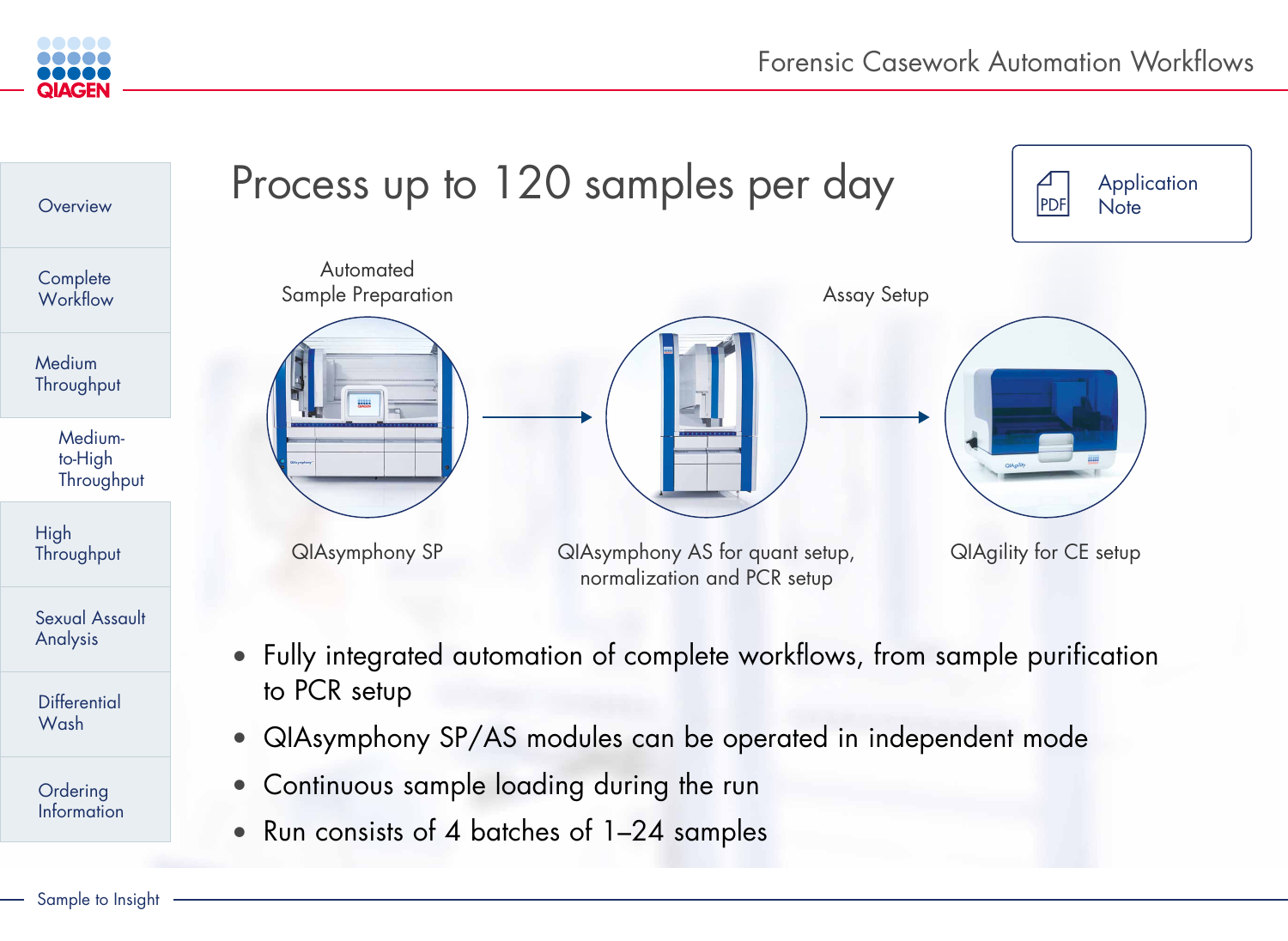Forensic Casework Automation Workflows



<span id="page-4-0"></span>

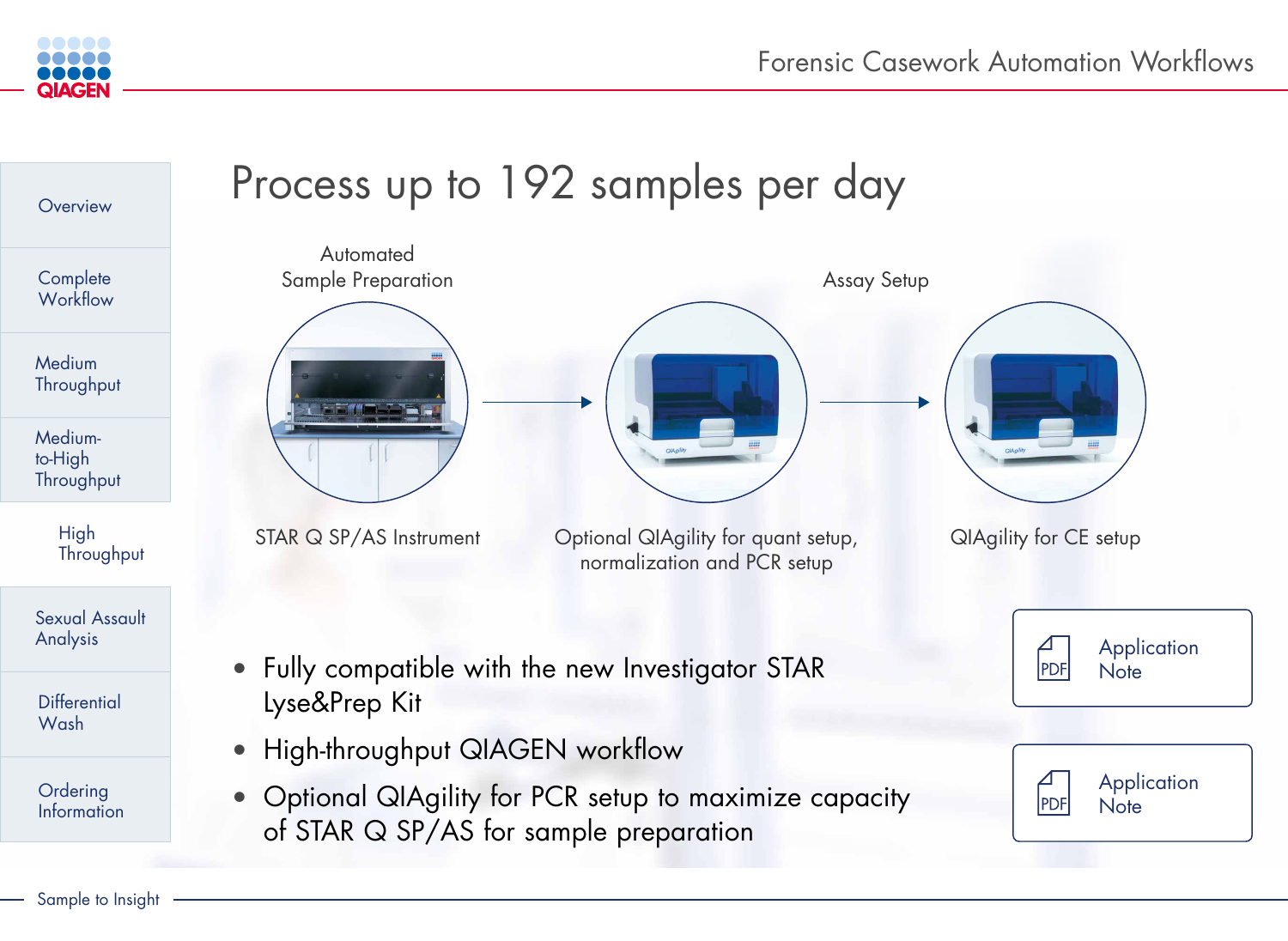

<span id="page-5-0"></span>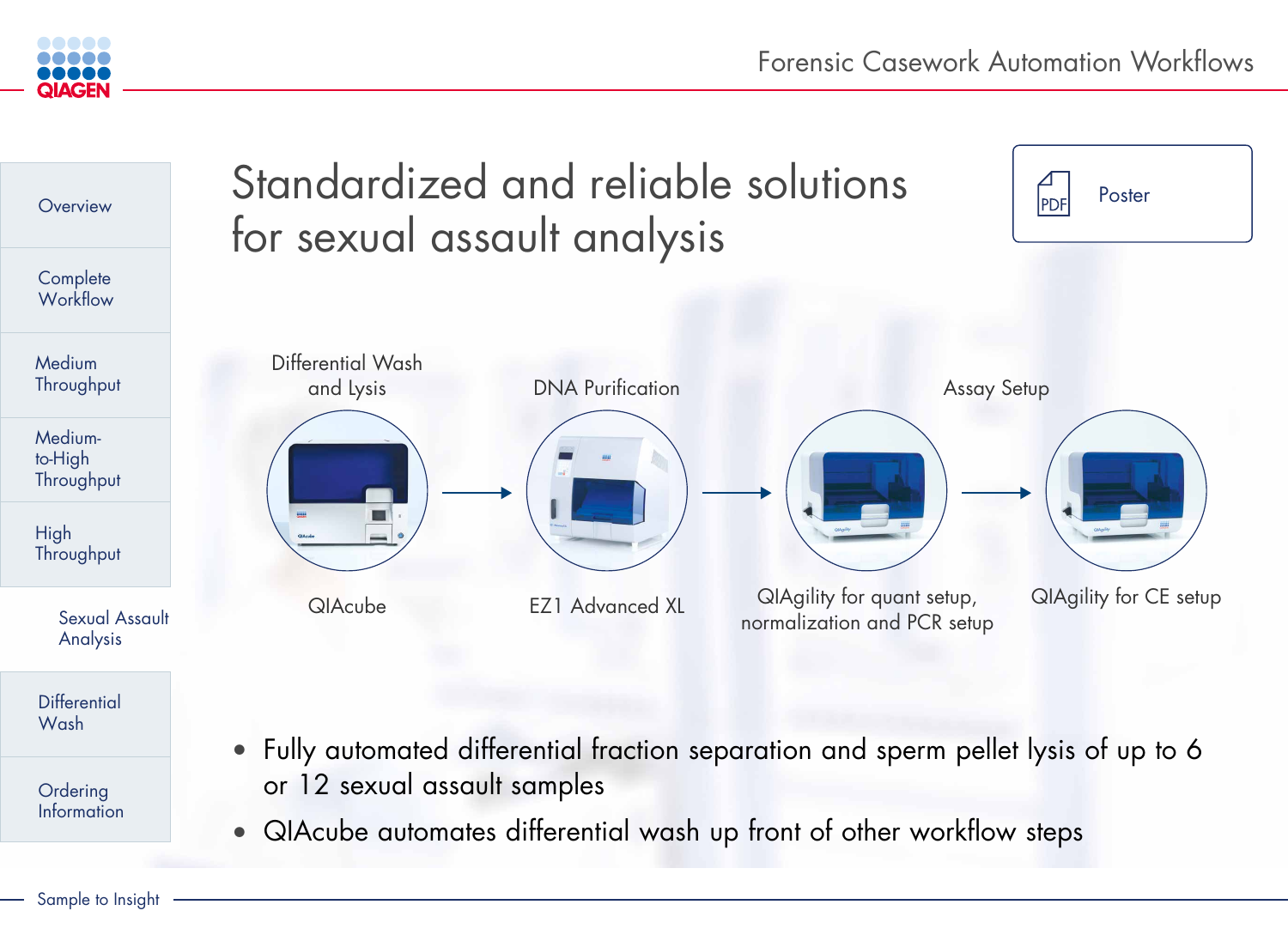

<span id="page-6-0"></span>